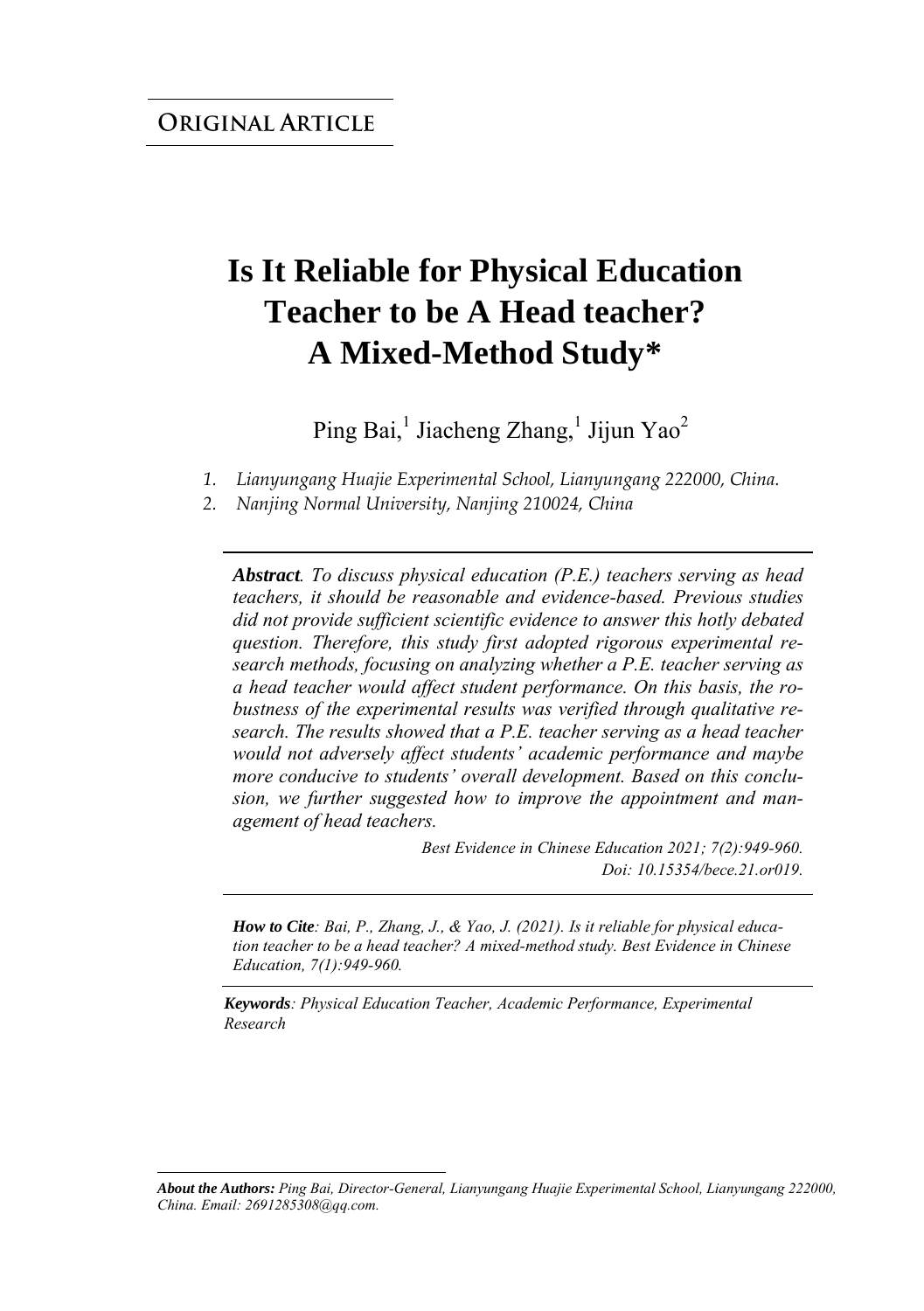#### *Conflict of Interests: None.*

© 2021 Insights Publisher. All rights reserved.

 $\circledcirc$   $\circledcirc$ Creative Commons Non Commercial CC BY-NC: This article is distributed under the terms of the Creative Commons Attribution-NonCommercial 4.0 License (http://www.creativecommons.org/licenses/bync/4.0/) which permits non-commercial use, reproduction and distribution of the work without further permission provided the original work is attributed by the Insights Publisher.

*About the Authors: Jiacheng Zhang, Principal, Lianyungang Huajie Experimental School, Lianyungang 222000, China. Email: 1983167366@qq.com.* 

*Correspondence to: Jijun Yao, Professor, School of Educational Science, Nanjing Normal University, No. 122, Ninghai Rd., Nanjing 210024, China. Email: yaojijun\_njnu@163.com.* 

*Funding: This study was one of the accomplishments of Nanjing Normal University's horizontal project "Quality School Construction Based on Evidence-Based Education Research" (Sponsor: Jiangsu Huajie Education Group). Meanwhile, this study was also funded by the "Jiangsu University Advantage Discipline Construction Project Funding Project" (PAPD).* 

*<sup>\*:</sup> A head teacher, aka Ban Zhu Ren in Chinese, is a teacher who is fully responsible for the learning, health, and life of the students of a class in a school. She/He is the organizer, leader and educator of a class, as well as the coordinator of teaching and education work of all the teachers in a class.*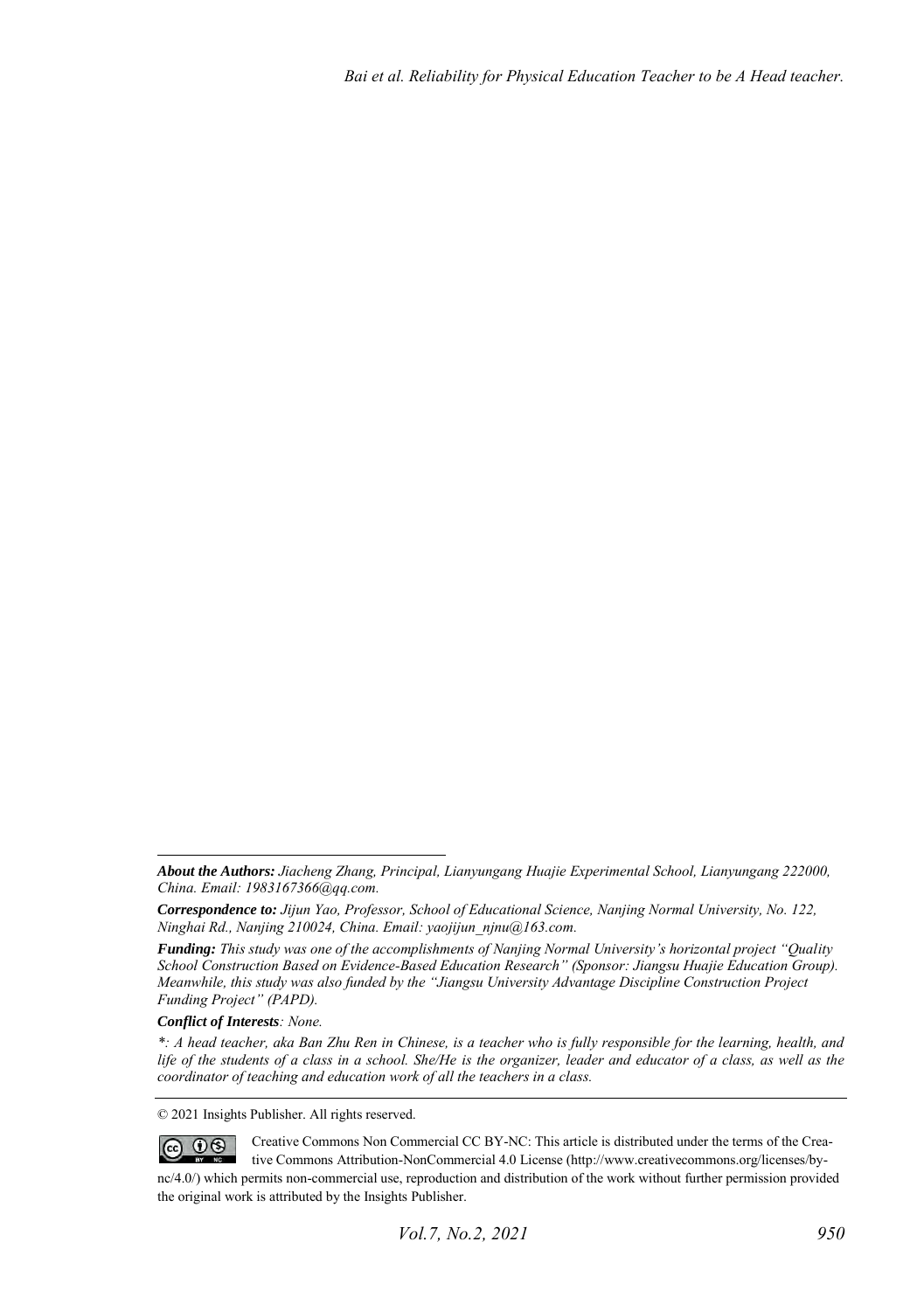### **Question**

HETHER a physical education (P.E.) teacher can serve as a head teacher is not a new question. On the one hand, "non-core subject" teachers, including P.E. teachers, have long been used as head teachers; on the other hand, there **WETHER** a physical education (P.E.) teacher can serve as a head teacher is not a new question. On the one hand, "non-core subject" teachers, including P.E. teachers, have long been used as head teachers; on the other hand ing as head teachers. However, in reality, "non-core subject teachers," including P.E. teachers as head teachers, have indeed become a "problem." In recent years, the topic of P.E. teacher serving as head teacher has become a hot topic of public attention. Students tend to "despise" non-core subjects psychologically, regard non-core subject classes as relaxing time; their teachings of non-core subject teachers are also ignored. It creates numerous obstacles to the class management of non-core subject teachers (Shi, 2021). What is more, parents complained to the local administrative department because the school arranged a P.E. teacher as the head teacher and worried that this would affect the student's academic performance. Although the government and schools do not support such complaints, the incident itself reflects parents' anxiety about class management under the fierce academic competition (Zhao, 2020). In this case, merely dismissing the complaint or giving a general explanation is often challenging to eliminate the parents' doubts; simplistically accusing the parents of "unreasonable" is even more detrimental to the problem's solution. When dealing with such problems, administrators should not only be rational but also have evidence. If we can come up with more evidence of the effectiveness of P.E. teachers as head teachers, regardless of whether this evidence is in line with our expectations, it will make our decision-making and management based on science, which can dispel doubts and improve class management.

So far, researchers have analyzed the phenomenon of P.E. teachers serving as head teachers. This kind of authors are mostly front-line managers and teachers, and related researches were basically theoretical discussions and experience summaries. In terms of research content and conclusions, most of them discussed the advantages, strategies, and significance of P.E. teachers as head teachers. They thought that the P.E. teacher's role as a head teacher was a breakthrough P.E. teacher's spiritual character, life attitude, and sports emotions make the obvious superiority for P.E. teacher to be a head teacher (Qi & Wang, 2020). Some studies also explored from the perspective of moral education and the cultivation of students' core literacy. It is believed that P.E. teacher as a head teacher helps to shape students' positive, tenacious and unyielding mental outlook with rich sports emotions, and then cultivate students' good moral qualities, thereby promoting students' all-round development (Gong & Zeng, 2020). At the same time, some studies have discussed the shortcomings of P.E. teacher as a head teacher. For example, because the P.E. teachers have fewer class hours, she/he often does not have enough grasp of the classroom situation, and it is difficult to have more in-depth contact and understanding of students. P.E. teachers' knowledge has limitations, which is not conducive to helping students improve their academic performance. The relatively "weak" status of P.E. teachers is not conducive to coordinating the rela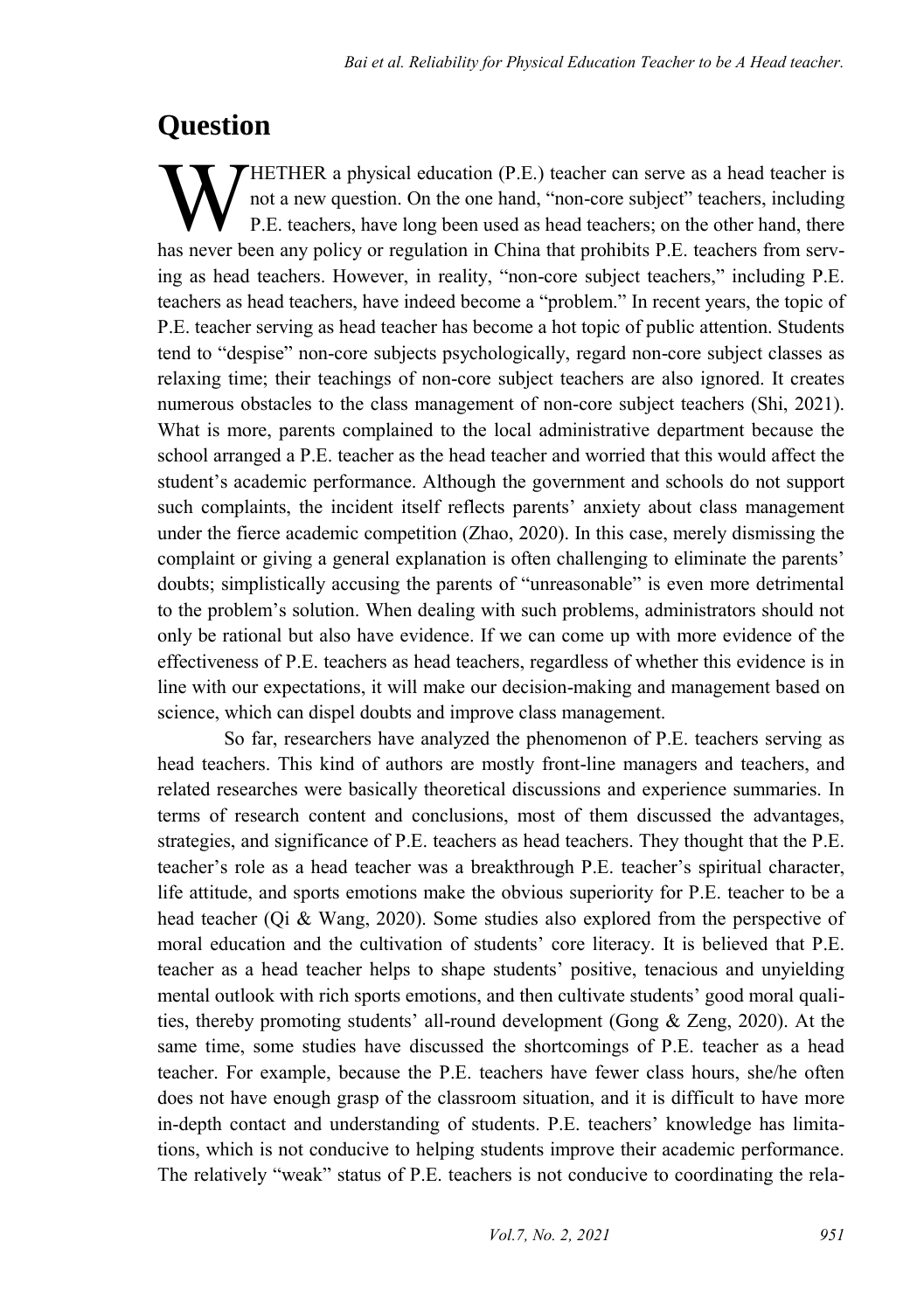tionship with other teachers in the classroom, thereby affecting the authority of class management (Chen, 2014).

What needs to be pointed out is that despite the constant discussion about who the head teacher is, in reality, there is a need to evaluate the effectiveness of P.E. teacher as the head teacher. Nevertheless, so far, there are few rigorous empirical studies on this issue in existing studies. Relevant discussions are mostly experience summaries or value discussions. The lack of rigorous scientific evidence makes it difficult for both researchers and managers to respond effectively to this problem in the class management process. In response to this, this research will analyze the effect of P.E. teacher as a head teacher through an experimental study, supplemented by qualitative research evidence, especially its impact on students' academic performance. While responding to public concerns provide a scientific basis for optimizing head teachers' staffing and improving class management.

# **Experimental Methods**

# *Ideas*

Although in reality, the influence of head teachers on students is manifold. However, considering that the current public opinion is mainly concerned with the impact of P.E. teacher as a head teacher on student performance, the dependent variable investigated in this study was student academic performance. The core question to be answered was: Will a P.E. teacher acting as a head teacher hurts students' academic performance as some parents worry about? To this end, our primary research idea was to analyze the impact of PE teacher as a head teacher by comparing the academic performance of PE teacher as a head teacher class and non-PE teacher as a head teacher class under the control of related confounding variables.

In this study, since many factors affect student performance, the head teacher candidate is the only one-factor affecting student performance. If the relevant influencing factors are not controlled, the results obtained are not reliable how to eliminate the influence of confounding variables and get more robust conclusions that can reveal causal (rather than related) relationships have always been complicated in social science research. However, experimental research is often a common way to solve this problem. The current leader in evidence-based education research, Professor Robert Slavin of Johns Hopkins University in the United States, believes that well-designed experimental research can control confounding variables and reveal causality. Therefore, it is very suitable for the value judgment of different educational interventions (Slavin, 2020). The basic principle is to construct an experimental group and a control group with small differences in confounding variables and the intervention variables to evaluate the intervention's effect. Because of the samples constructed in this way, there is no significant difference in the confounding variables between the experimental and control groups. If, after the end of the experiment, there is a significant difference between the two groups of experimental results, it can be judged that the intervention variable is most likely to be the cause of the difference (Angrist & Pischke, 2009).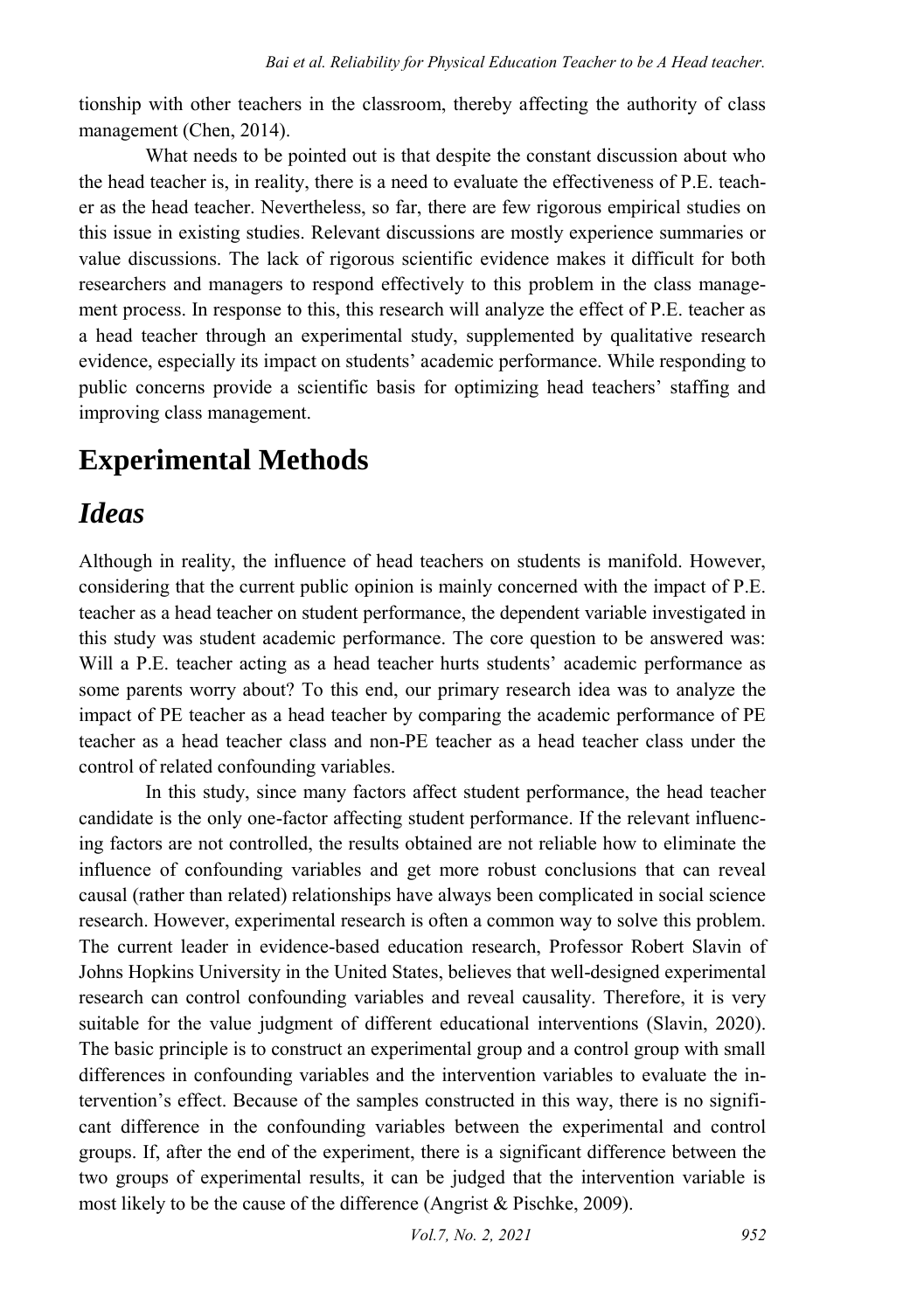Based on this idea, in the research process, we regard different head teacher candidates as the basis for grouping. The class with P.E. teacher as head teacher is regarded as the experimental group; the class with the non-P.E. teacher as head teacher is regarded as the control group. In the case of well-controlled confounding variables, the influence of P.E. teacher as a head teacher on students' academic performance was investigated by analyzing the difference in academic performance between the two during the experiment period.

## *Subjects*

This research object is the middle school department of Lianyungang Huajie Experimental School Affiliated with Nanjing Normal University. The school is a nine-year consistent private school, of which the middle school has 54 classes and 11 P.E. teachers. The average age of school teachers is about 27 years old, and most teachers have a teaching experience of 4-5 years. The reason for choosing a middle school is that middle school students in China face more significant pressure to enter high school than elementary school students. In this case, schools and parents will be more cautious when facing P.E. teachers as head teachers. Previous studies have also shown that because middle school students are in a rapid physical and mental development stage, teachers' management styles often significantly impact students (Wang et al., 2009).

Since the school is a boarding school, head teachers' workload is relatively large, and most are female teachers. There are often teachers who are unable to undertake class management due to personal or family reasons. In response to this situation, the school has reformed head teacher selection many years ago, boldly enabling P.E. teachers to take up the work of head teachers. At present, except for two female P.E. teachers who are not head teachers due to pregnancy; all other P.E. teachers are head teachers. In the three grades of the middle school, including the graduating class, P.E. teachers serve as head teachers, which provide a good research foundation for this study.

# *Study Procedures*

A well-designed experimental study has stricter standards, including control of pre-test differences and confounding variables, sufficient sample size, and a long experimental period (Cheung & Slavin, 2016). Based on the above research ideas, we will use one academic year to carry out experiments from September 2019 to June 2020. To control the differences between groups, the school randomly sorted students and teachers into classes based on the seventh-grade placement test results and the final results of the eighth and ninth grades of the previous academic year. It aimed to ensure no significant differences in each class's pre-test scores, the teacher's teaching experience, ability, and the students' family background.

During the experiment, we collected five results, including the results of the placement test, the midterm, and the final results of the two semesters. Simultaneously, through interviews, field observations, text and video analysis, and other qualitative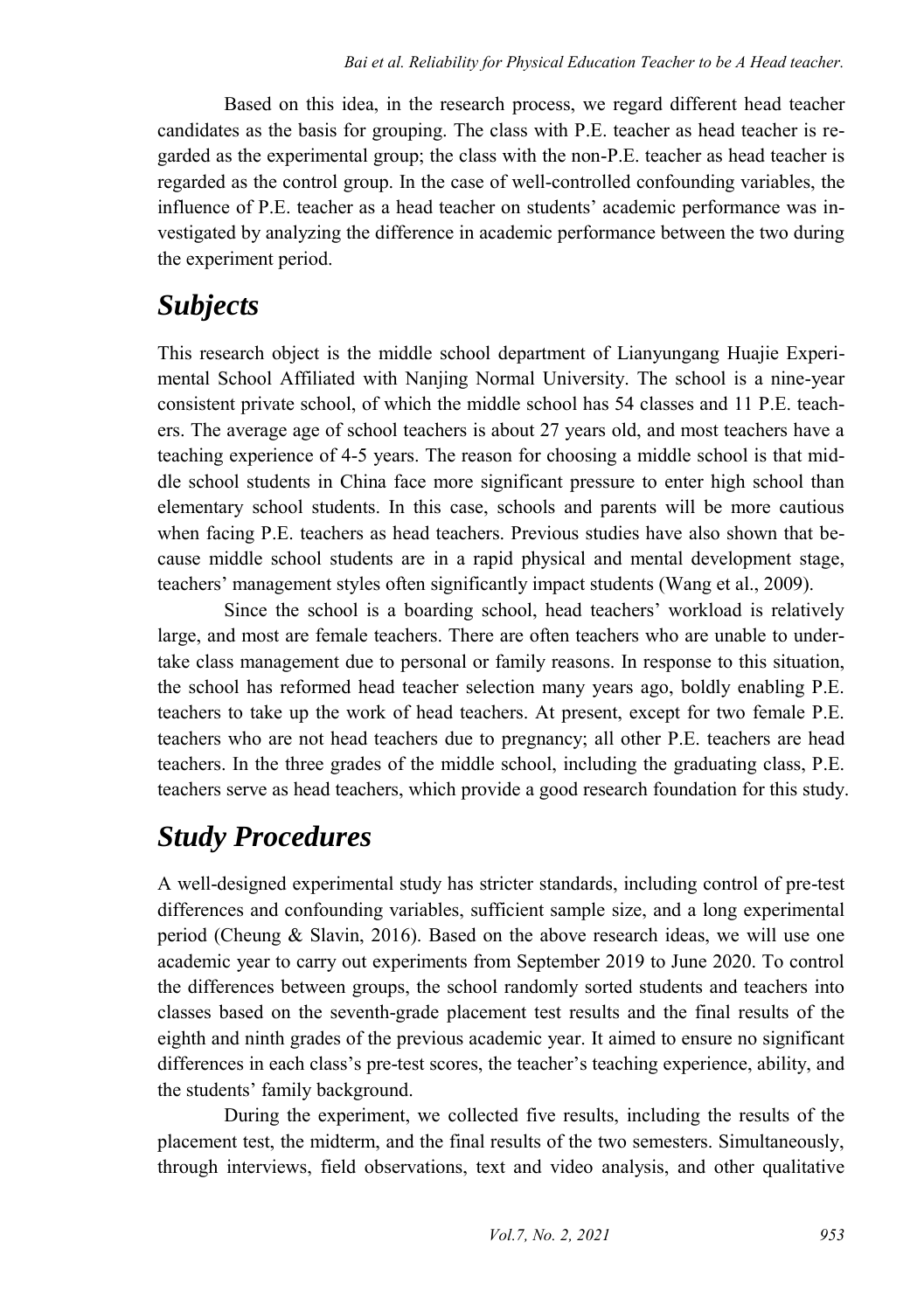research methods, the head teacher's work materials are obtained to more robustly verify the experimental results and describe their work more comprehensively.

# **Results**

In June 2020, after an academic year of experiments, we obtained the final experimental results. To eliminate the influence of the test paper's difficulty and the distribution of data, we processed the original score of the test and converted it into a percentile. The advantage is that the academic progress or regression of students can be evaluated according to the changes in their percentile grades, so as to eliminate the influence mentioned above caused by different testing tools (Kolen & Brennan, 2014).

**Table 1** shows that at the beginning of the experiment, the performance gap between the experimental group and the control group in each grade was tiny, and all independent sample T-tests were not significant. To measure the difference between the experimental and control groups more accurately, we also calculated the effect size of the difference between the groups based on the results of the independent sample T-test. The reason for estimating the effect size was that the traditional null hypothesis test results were often greatly affected by the sample size, and the effect of independent variables could not be measured. Cohen believed that people often only paid attention to whether the results were "significant." It seems that as long as the p-value was less than 0.05, the study results were valuable. This confused the difference between significance and practical effect. Even if the experimental result was significant, it did not mean that the independent variable's effect was sufficiently "large" (Cohen, 1992). Therefore, the calculation of effect size was first introduced in psychology, and different types of effect sizes were used to express the size of experimental effects. In this study, Cohen's d value was used as the effect size to measure each stage's practical effect.

The specific calculation method is:

$$
d = (\bar{y}_1 - \bar{y}_2) / \delta_{pooled} \tag{1}
$$

Among them,  $\bar{y}_1$  and  $\bar{y}_2$  are the mean values of the experimental and control groups, respectively, and  $\delta_{pooled}$  is the pooled variance. The larger the value of d, the more significant the difference between groups caused by the independent variable. Cohen once suggested using 0.2, 0.5, and 0.8 as critical points to distinguish small, medium, and large effect sizes and combine previous research and actual conditions to interpret the observed effects (Zheng et al., 2011). Based on this, we calculated the results of the independent sample T-test of each test and calculated the effect size. The specific calculation results are shown in **Table 1**.

**Table 1** shows that the difference between each grade group's effect size is minimal at the pre-test. This means that we have the reasonable control of the pre-test differences. After randomization, there was no significant difference between the experimental group and the control group. The difference between the experimental and control groups was mainly due to the head teacher's different subjects. If there was (or no)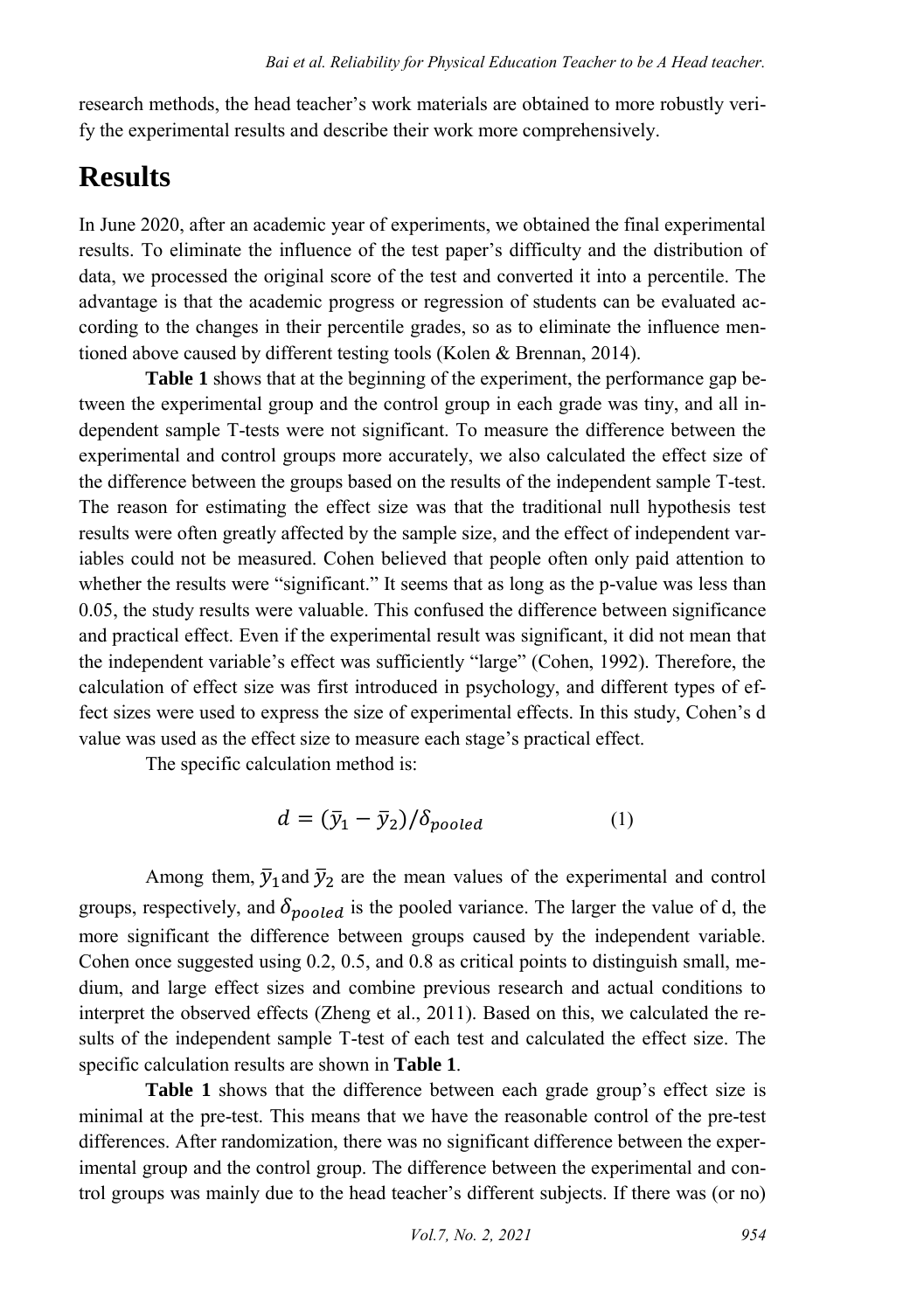#### **Table 1. Experimental Results of the Influence of Physical Education Teachers as Head Teachers on Student Performance.**

|      | 7th Grade                                           |      |           |                 |                                                    | 8vh Grade                                           |      |           |                                                    | 9th Grade                                      |                                                     |      |           |              |      |
|------|-----------------------------------------------------|------|-----------|-----------------|----------------------------------------------------|-----------------------------------------------------|------|-----------|----------------------------------------------------|------------------------------------------------|-----------------------------------------------------|------|-----------|--------------|------|
|      | <b>Placement Test</b>                               |      |           |                 | <b>Placement Test</b>                              |                                                     |      |           | <b>Placement Test</b>                              |                                                |                                                     |      |           |              |      |
|      | No.                                                 | Avg  | <b>SD</b> | T               | ES                                                 | No.                                                 | Avg  | <b>SD</b> | T                                                  | ES                                             | No.                                                 | Avg  | <b>SD</b> | T.           | ES   |
| Exp  | 202                                                 | 0.50 | 0.29      | $-0.07$         | 0.01                                               | 125.00                                              | 0.50 | 0.30      | $-0.13$                                            | $-0.01$                                        | 201.00                                              | 0.50 | 0.29      | $-0.05$      | 0.00 |
| Ctrl | 805                                                 | 0.50 | 0.29      |                 |                                                    | 711.00                                              | 0.50 | 0.29      |                                                    |                                                | 613.00                                              | 0.50 | 0.29      |              |      |
|      | 2019-2020 School Year<br><b>First Semester</b>      |      |           |                 | 2019-2020 School Year<br><b>First Semester</b>     |                                                     |      |           |                                                    | 2019-2020 School Year<br><b>First Semester</b> |                                                     |      |           |              |      |
|      | No.                                                 | Avg  | <b>SD</b> | T               | ES                                                 | No.                                                 | Avg  | <b>SD</b> | $\mathsf{T}$                                       | ES                                             | No.                                                 | Avg  | <b>SD</b> | T            | ES   |
| Exp  | 199                                                 | 0.53 | 0.29      | $-1.67$         | 0.13                                               | 131.00                                              | 0.46 | 0.29      | $-1.84$                                            | $-0.17$                                        | 206.00                                              | 0.52 | 0.29      | $-1.19$      | 0.10 |
| Ctrl | 861                                                 | 0.50 | 0.29      |                 |                                                    | 723.00                                              | 0.51 | 0.29      |                                                    |                                                | 616.00                                              | 0.50 | 0.29      |              |      |
|      | 2019-2020 School Year<br>End of the First Semester  |      |           |                 | 2019-2020 School Year<br>End of the First Semester |                                                     |      |           | 2019-2020 School Year<br>End of the First Semester |                                                |                                                     |      |           |              |      |
|      | No.                                                 | Avg  | <b>SD</b> | T.              | <b>ES</b>                                          | No.                                                 | Avg  | <b>SD</b> | T                                                  | ES                                             | No.                                                 | Avg  | <b>SD</b> | T.           | ES   |
| Exp  | 197                                                 | 0.53 | 0.30      | $-1.70$         | 0.13                                               | 129.00                                              | 0.48 | 0.31      | $-0.92$                                            | $-0.09$                                        | 206.00                                              | 0.52 | 0.29      | 1.29         | 0.10 |
| Ctrl | 854                                                 | 0.49 | 0.29      |                 |                                                    | 719.00                                              | 0.51 | 0.29      |                                                    |                                                | 614.00                                              | 0.49 | 0.29      |              |      |
|      | 2019-2020 School Year<br><b>Second Semester</b>     |      |           |                 |                                                    | 2019-2020 School Year<br><b>Second Semester</b>     |      |           |                                                    | 2019-2020 School Year<br>Second Semester       |                                                     |      |           |              |      |
|      | No.                                                 | Avg  | <b>SD</b> | T               | ES                                                 | No.                                                 | Avg  | <b>SD</b> | T                                                  | ES                                             | No.                                                 | Avg  | <b>SD</b> | T            | ES   |
| Exp  | 195                                                 | 0.51 | 0.30      | $-0.53$<br>0.04 |                                                    | 124.00                                              | 0.46 | 0.28      | $-1.74$                                            | $-0.17$                                        | 204.00                                              | 0.52 | 0.29      | $-1.10$      | 0.09 |
| Ctrl | 836                                                 | 0.50 | 0.29      |                 | 708.00                                             | 0.51                                                | 0.29 |           |                                                    | 608.00                                         | 0.50                                                | 0.29 |           |              |      |
|      | 2019-2020 School Year<br>End of the Second Semester |      |           |                 |                                                    | 2019-2020 School Year<br>End of the Second Semester |      |           |                                                    |                                                | 2019-2020 School Year<br>End of the Second Semester |      |           |              |      |
|      | No.                                                 | Avg  | <b>SD</b> | T.              | ES                                                 | No.                                                 | Avg  | <b>SD</b> | T.                                                 | ES                                             | No.                                                 | Avg  | <b>SD</b> | $\mathsf{T}$ | ES   |
| Exp  | 196                                                 | 0.51 | 0.30      | $-0.44$<br>0.03 |                                                    | 126.00                                              | 0.46 | 0.30      | $-1.58$                                            | $-0.15$                                        | 202.00                                              | 0.51 | 0.29      | $-0.72$      | 0.06 |
| Ctrl | 838                                                 | 0.50 | 0.29      |                 |                                                    | 708.00                                              | 0.51 | 0.29      |                                                    |                                                | 595.00                                              | 0.49 | 0.29      |              |      |

*Note: The T value in the above table results from the independent sample T-test of the experimental group and the control group. The p values corresponding to all T values are more significant than 0.05, which is concise. No p-value is reported in the table. Exp: Experiment; Ctrl: Control; Avg: Average; SD: Standard Deviation; ES: Effect Size; T: T Value.*

significant (or insignificant) difference in performance between the experimental and control groups during the experiment or at the end of the experiment, we could judge that the difference in selecting head teacher caused this change.

The results in **Table 1** show that the difference between the experimental group and the control group's previous examination results is not apparent in the entire experiment process. Among them, when the seventh grade was divided into classes, the experimental group had a fragile performance advantage compared to the control group; the ninth grade experimental group and the control group had almost the same performance, and the effect sizes of the two grades were 0.01 and 0, respectively. By the end of the study in June 2020, the independent sample T-test results of the two grades were still not significant, and the effect sizes had become 0.03 and 0.06, respectively, indicating that the experimental group where the P.E. teacher served as head teacher had further expanded its performance advantage compared with the control group, but the expansion of such advantages were fragile and did not show statistical significance. In the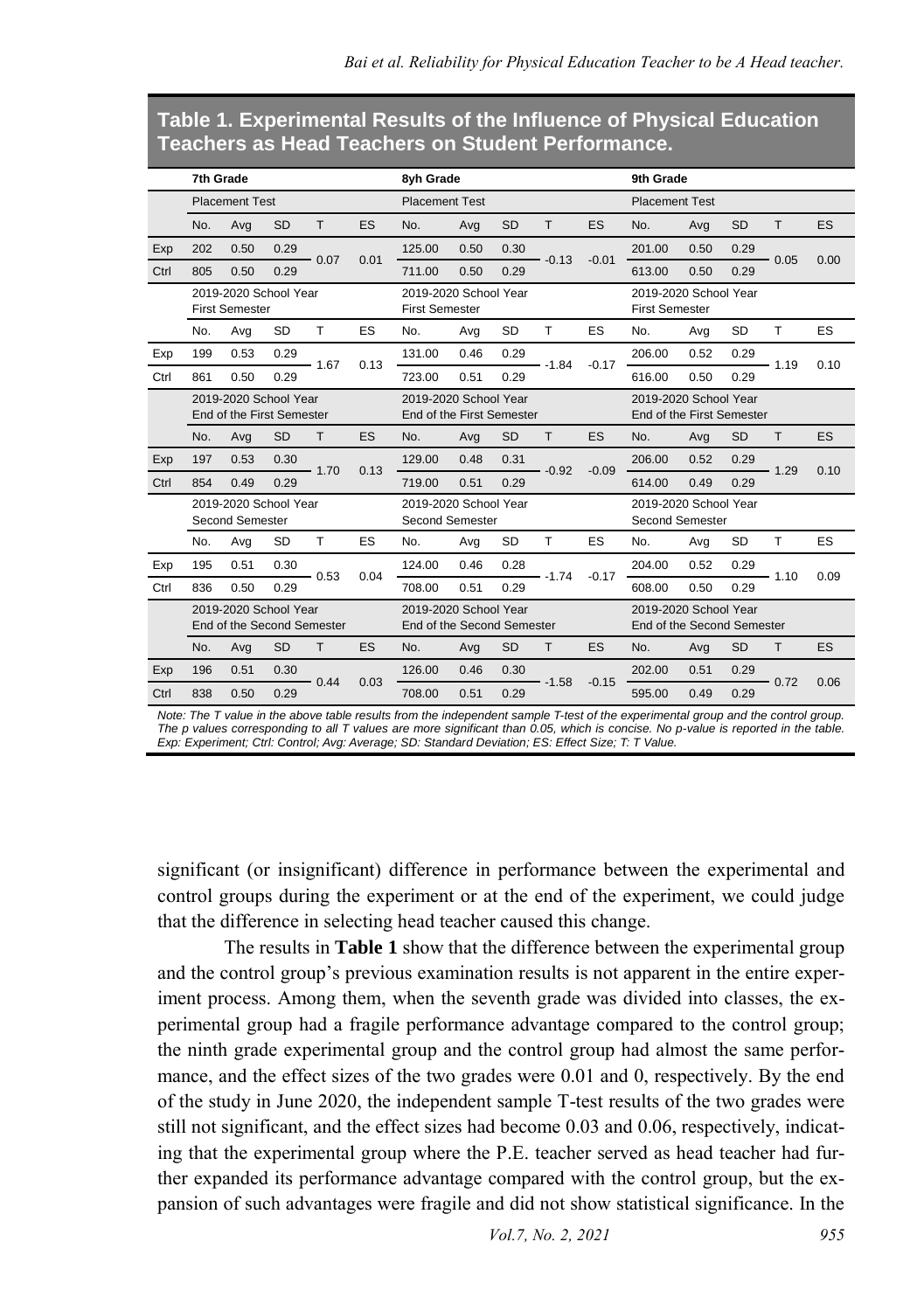pre-test of the eighth grade, the experimental group had an extremely weak disadvantage compared with the control group, and the difference was also not significant (T  $= -0.13$ ,  $p > 0.05$ ). At the end of the study, the effect size of the eighth grade changed from -0.01 to -0.15, indicating that the performance disadvantage of the experimental group was getting bigger, but it was still tiny, and the performance difference with the control group was still not significant (T = -1.58,  $p > 0.05$ ).

# **Further Verification and Discussion of Experimental Results**

This study indicates no adverse effect on student performance in this experimental school due to the large number of P.E. teachers being used as head teachers. Compared with previous theoretical discussions, this study was based on a relatively rigorous experimental design, which provided a scientific basis for answering the question "Is it reliable for P.E. teacher to serve as a head teacher?" However, as some scholars have pointed out, although experimental research can accurately assess intervention variables' effects and make causal inferences, it is challenging to demonstrate educational practice's richness (Lather, 2004). Although we have evaluated the effect of P.E. teacher as a head teacher through experimental research, we still have no way to answer under what circumstances and why P.E. teacher as a head teacher will help students grow? In response to such problems in social science research, researchers are paying more attention to the application of mixed-method research. It is hoped that through the comprehensive application of quantitative research and qualitative research, the advantages of both can be fully utilized to provide more robust evidence for research problems (Creswell & Clark, 2017). While implementing the experiment, this study also collected relevant qualitative data to verify the experimental results' reliability further.

Before and during the experiment's implementation, we conducted interviews with school-level leaders of the experimental school, P.E. teacher as a head teacher, and randomly selected students through semi-structured interviews. The interview's main questions focused on the school's class management system and measures, the work mode of the P.E. teacher as a head teacher, and the effectiveness of class management work. The basic situation of the interviewees is shown in **Table 2**.

Through such interviews, we hope to characterize further the work characteristics and internal mechanism of P.E. teachers as head teachers. In fact, not many schools use P.E. teachers as head teachers on a large scale like the experimental school observed in this research. There are many reasons why this school can do this and achieved good results:

First, the school does not treat P.E. teachers differently in terms of management philosophy. It fully trusts P.E. teachers and provides them with opportunities to manage classes to achieve better development.

*P.E. teacher was initially used as a head teacher to solve the head teacher shortage caused by female teachers' pregnancy and childbirth. In the beginning, the school was under much pressure. Fortunately, the initial attempts have achieved good*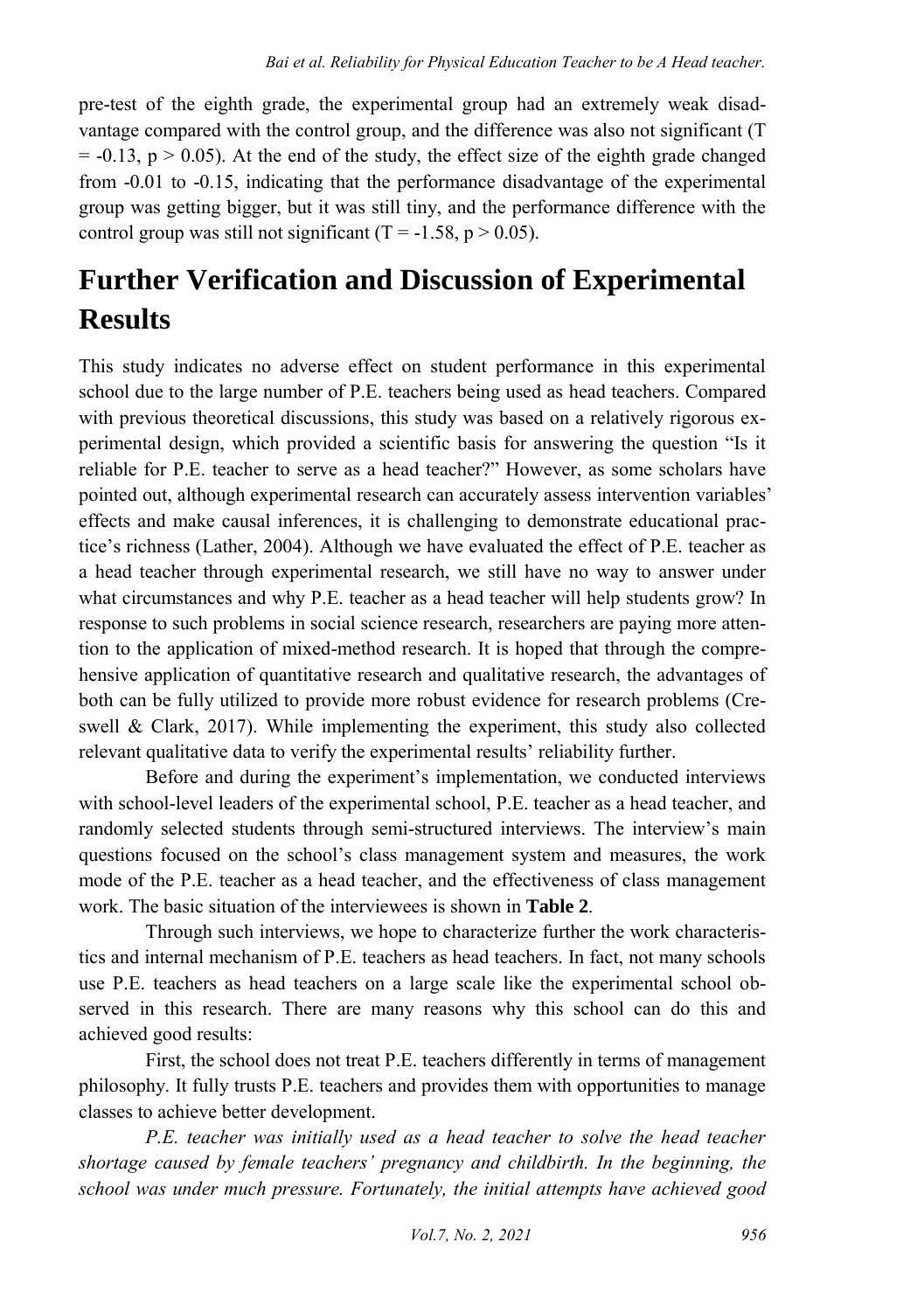| Table 2. Basic Situation of Interviewees. |                  |                                                                                                |                                                                                                                                |  |  |  |  |  |
|-------------------------------------------|------------------|------------------------------------------------------------------------------------------------|--------------------------------------------------------------------------------------------------------------------------------|--|--|--|--|--|
| <b>Serial</b><br><b>Number</b>            | <b>Identity</b>  | <b>Description</b>                                                                             | <b>Interview Time</b>                                                                                                          |  |  |  |  |  |
| <b>XLD01-03</b>                           | School<br>Leader | Including the school principal, the<br>deputy principal in charge, and the<br>school director  | Completed many times. It takes about 40-80<br>minutes per person, for a total of about 160<br>minutes.                         |  |  |  |  |  |
| BZR01-11                                  | Head<br>Teacher  | A physical education teacher serv-<br>ing as a head teacher                                    | 20-30 minutes per person, totaling about 270<br>minutes. Some of the interviewed class<br>teachers provided written materials. |  |  |  |  |  |
| XS01-18                                   | Student          | Six people were randomly inter-<br>viewed in each grade, from the first<br>to the third grade. | 10-15 minutes per person, about 200 minutes<br>in total.                                                                       |  |  |  |  |  |

*results. This makes us more confident in appointing P.E. teachers as head teachers, from the initial passive response to the active arrangement. On the one hand, it solves the problem of head teacher shortage; on the other hand, it also dramatically mobilizes PE teachers' enthusiasm to work and provides more for the development of "non-core subject" teachers, including PE teachers. Letting all P.E. teachers serve as head teachers has become routine management of head teachers in our school. (XLD01)* 

*In 2020, the first pacesetter head teacher selection, the school had a total of seven head teachers selected, of which there are four P.E. teachers. These P.E. teachers stood out from head teachers' work and become role models for head teachers throughout the school. (XLD03)* 

Second, this school also adopts a series of management measures such as formulating and implementing the head teacher work standards, establishing head teacher work files, forming a class management and work team led by the chief head teacher and strengthening head teacher work evaluation and incentives to ensure that all head teachers can complete their work tasks with high quality.

*In the long-term management practice, we have realized that which subject the head teacher teaches is not a decisive factor in determining the head teacher's performance. Instead, it needs to rely on a complete set of head teacher management systems so that anyone can achieve the expected results in the position of the head teacher. Regarding the P.E. teacher as the head teacher, in terms of system design, we strive to ensure the head teacher's core position in the class management process and give the head teacher greater weight in class management. Simultaneously, to prevent head teachers from using their powers to allocate more time to their subjects, in the design of the incentive system, we adopt a way of rewarding the team and not individuals for class management. That is, no matter how good the head teacher's subject is, it is useless. Only when the class work is promoted as a whole, and the students develop in a balanced manner in all aspects, the class management team will be rewarded. (XLD01, XLD02)*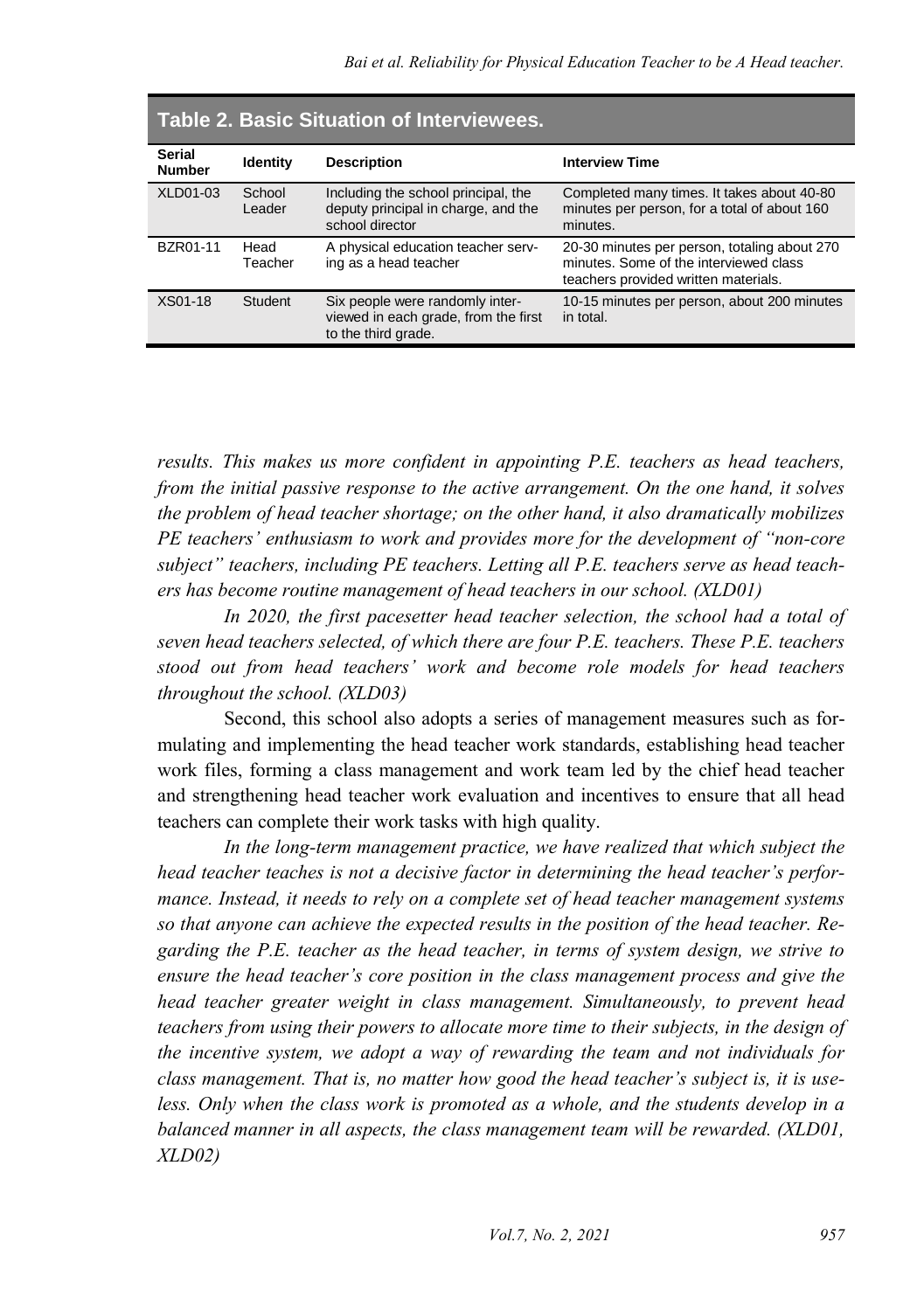*We attach great importance to the regular management of head teachers. Since the teachers in our school are relatively young, they generally have the problem of inexperience in class work. In response to this, on the one hand, we adopt the oldfashioned and model-setting approach to promote the growth of head teachers. On the other hand, we have established a complete standardization process for head teacher work to ensure that no matter who serves as a head teacher, we will ensure the "bottom line" as long as we follow this standard" achievement. There will be no severe deviations in class management due to individual differences in head teachers. (XLD03)* 

Third, the school organized a large number of targeted training so that P.E. teachers could obtain the support of relevant management knowledge and skills through learning and training before and after taking on the head teacher position.

*In addition to regular full-staff training and expert lectures, we will implement the "Head teacher Qinglan Project" in a voluntary and designated manner within one month of the beginning of each new school year, based on the configuration of the class management team. Through targeted assistance from experienced head teachers, we can improve young head teachers' working abilities and accelerate their professional growth. P.E. teacher will encounter various problems in the actual class management work. The school has a dedicated person to collect the difficulties and confusions encountered by head teachers in class management by grades, summarize and sort out common problems; use head teacher studios, seminars, and other forms to conduct discussions. In this way, the head teacher can effectively solve the problem through multiparty consultation. (XLD03)* 

Finally, in the field investigation process, we also found the unique phenomenon of P.E. teachers as head teachers mentioned in the previous literature. For example, we found that the classes managed by P.E. teachers pay more attention to sports activities, the ways of teacher-student interaction are more flexible and diverse, and the class atmosphere and teacher-student relationship are more harmonious (XS01-18). This means that in addition to grades, a P.E. teacher acting as a head teacher can also bring more benefits to students for all-round development. This may also be the reason why the P.E. teacher's class performance as a head teacher did not fall behind (Zhou et al., 2018).

*Children like sports. As a head teacher, P.E. teacher makes it easier to give play to their professional skills and talents, win the recognition and love of children, and create a good teacher-student relationship and class atmosphere. (BZR03, BZR05)* 

*P.E. teacher as a head teacher has advantages. Because P.E. teacher does not need to correct homework, the pressure of schoolwork is not as tremendous as the core subject teacher. This gives us more energy to pay attention to students and put more time and energy into class management. (BZR01, BZR02, BZR11)* 

*P.E. teacher serves as a head teacher because it rarely forms a competitive relationship with other teachers in performance appraisal, appraisal, and title promotion, so it is easier to coordinate the teacher's relationship. Moreover, because P.E. teacher is relatively abundant in time and energetic, she/he often invests more in home-school cooperation. Over the years, no one of our school's parents questioned the P.E. teach-*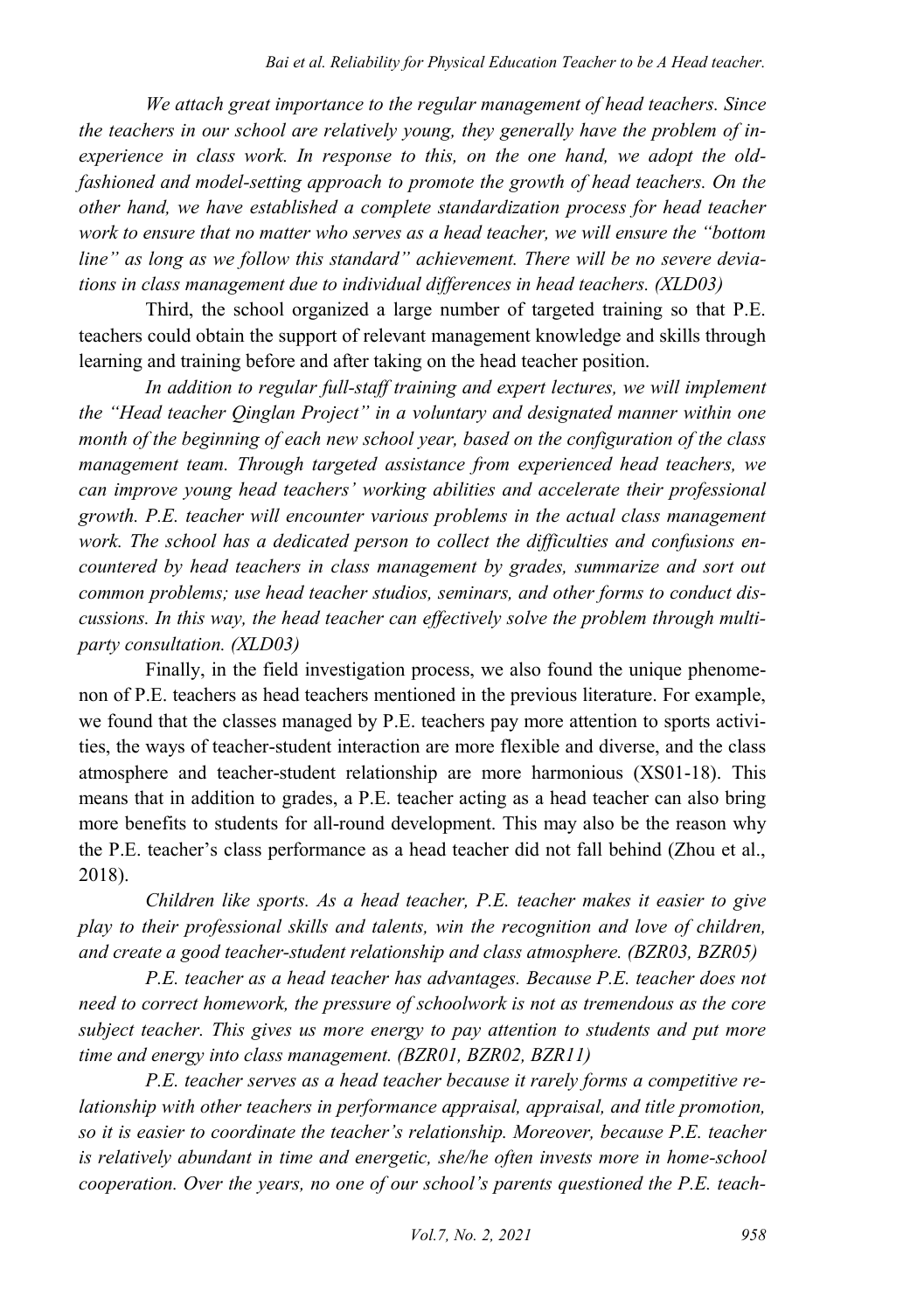*er's role as a head teacher, and parents have highly recognized this management measure. (BZR01-08, XLD03)* 

These survey results further explain why P.E. teacher serves as a head teacher and why it does not cause students' academic disadvantages. At the same time, it also shows to a certain extent that P.E. teacher has unique advantages when engaged in class management. However, since we failed to measure the teacher-student relationship and class atmosphere during the experiment, we can only obtain empirical observation results at present. More detailed studies in this area are needed in the future.

#### **Conclusions and Suggestions**

The most critical finding and conclusion of this research are that a P.E. teacher serving as a head teacher will not affect students' academic performance. Not only that, in terms of promoting the overall development of students, may P.E. teacher has more advantages as a head teacher. Our study provides scientific evidence for the discussion of general topics and improves the head teacher's configuration and management.

First of all, at the conceptual level, prejudice and discrimination against "noncore subject" teachers, including P.E. teachers as head teachers, should be eliminated. Fundamentally speaking, the reason for this understanding is mainly due to the onesided pursuit of academic performance. In management, the school should adhere to the correct teaching concept, strengthen the communication and exchange with parents, guide the parents with correct educational concepts, do an excellent job of clearing and explaining, and dispel unnecessary parents' anxiety.

Second, optimize the head teacher management to provide a good atmosphere and environment for P.E. teachers to serve as a head teacher. This research has proved that who is the head teacher may not be an essential issue. The critical question should be how to make anyone in the head teacher position indeed do an excellent job as a head teacher and grow. In this study, the experimental school has ensured the head teacher's management work's quality and effectiveness through training, incentives, and system construction. This may be a useful experience worth learning from.

Third, give full play to the role of "non-core subject" teachers in educating people and realizing their work's value. This requires appointing "non-core subject" teachers like P.E. teachers as head teachers and giving full play to these subject teachers' expertise. This enables them to use more colorful class management methods to create a united and progressive class atmosphere, achieve the educational goals of establishing morals and nurturing people, and promote students' all-round development.